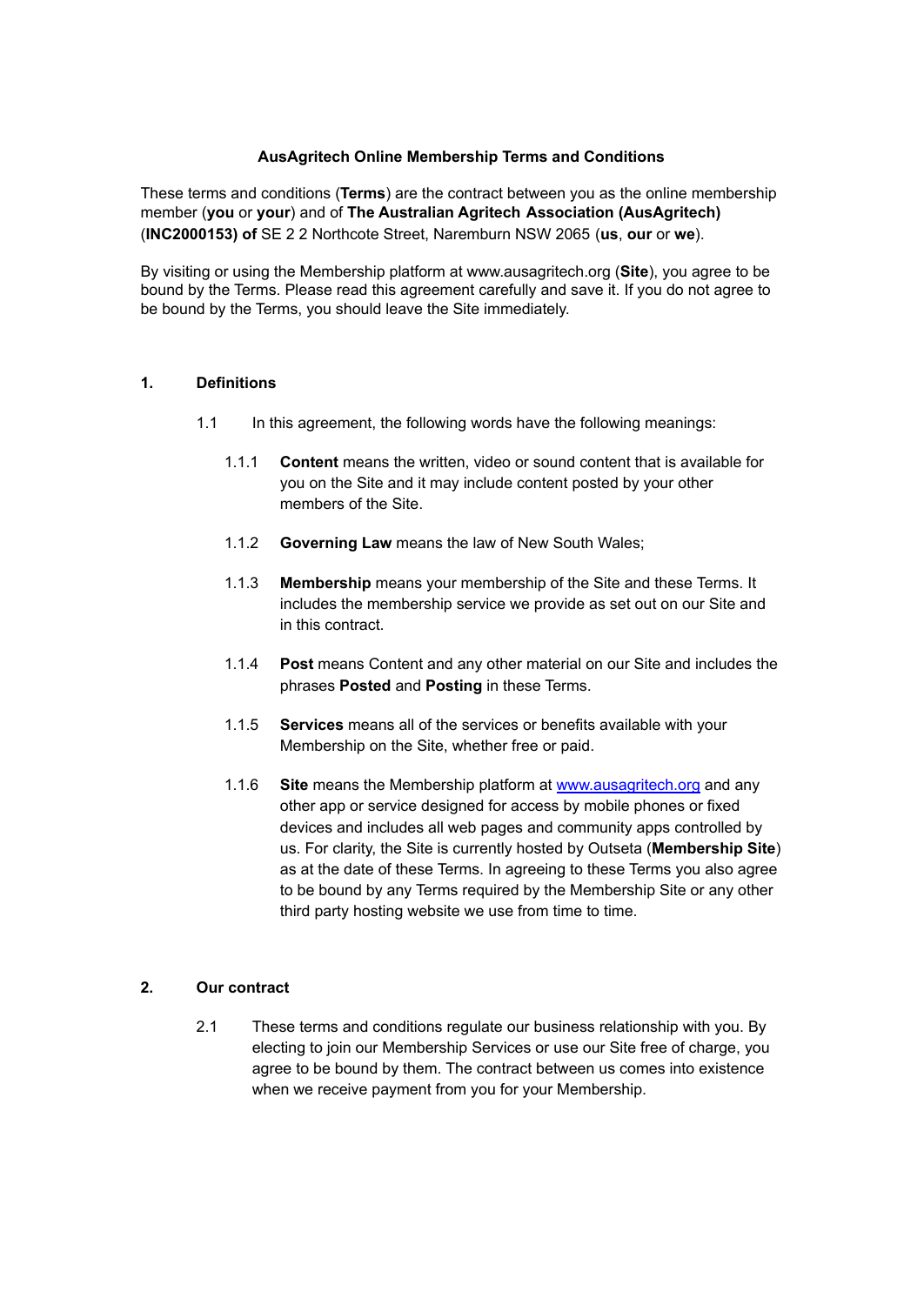- 2.2 In entering into this contract you acknowledge and agree that you have not relied on any representation or information from any source except the definition and explanation of the Services given on our Site.
- 2.3 Subject to these Terms, we agree to provide to you some or all of the Services described on our Site at the prices we charge from time to time.
- 2.4 If we give you free access to a Service or feature on our Site which is normally a paid Membership only feature, and that Service or feature is usually subject to additional contractual terms, you agree that you will abide by those additional terms in order to gain access to that feature.

# **3. Your account and personal information**

- 3.1 When you visit our Site, you accept responsibility for any action done by any person in your name or under your account or password. You should take all necessary steps to ensure that your password is kept confidential and secure.
- 3.2 You agree to inform us immediately if you have any reason to believe that your password has become known to anyone else, or if the password is being, or is likely to be, used in an unauthorised manner.
- 3.3 You agree that you have provided accurate, up to date, and complete information about yourself to us. We are not responsible for any error made as a result of such information being inaccurate.
- 3.4 You agree to notify us of any changes in your information, such as updated credit card details or other critical personal information immediately once a change occurs. If you do not do so, we may terminate your account at our discretion.

### **4. Membership**

- 4.1 Details of the cost and benefits of Membership are as set out on our Site. You may subscribe to Membership Services at any time on the basis we offer it to you at the time you elect to subscribe.
- 4.2 You do not have to take any action for these Terms to apply other than electing to be bound by the Membership. By accepting these Terms, you instruct us to give you immediate access to the **Membership Services** and you know that by doing so, you may not be entitled to a refund of any Membership fees paid to us.
- 4.3 Termination of Membership will be regulated by this contract set out in paragraph 14 below.
- 4.4 You may not transfer your Membership to any other person.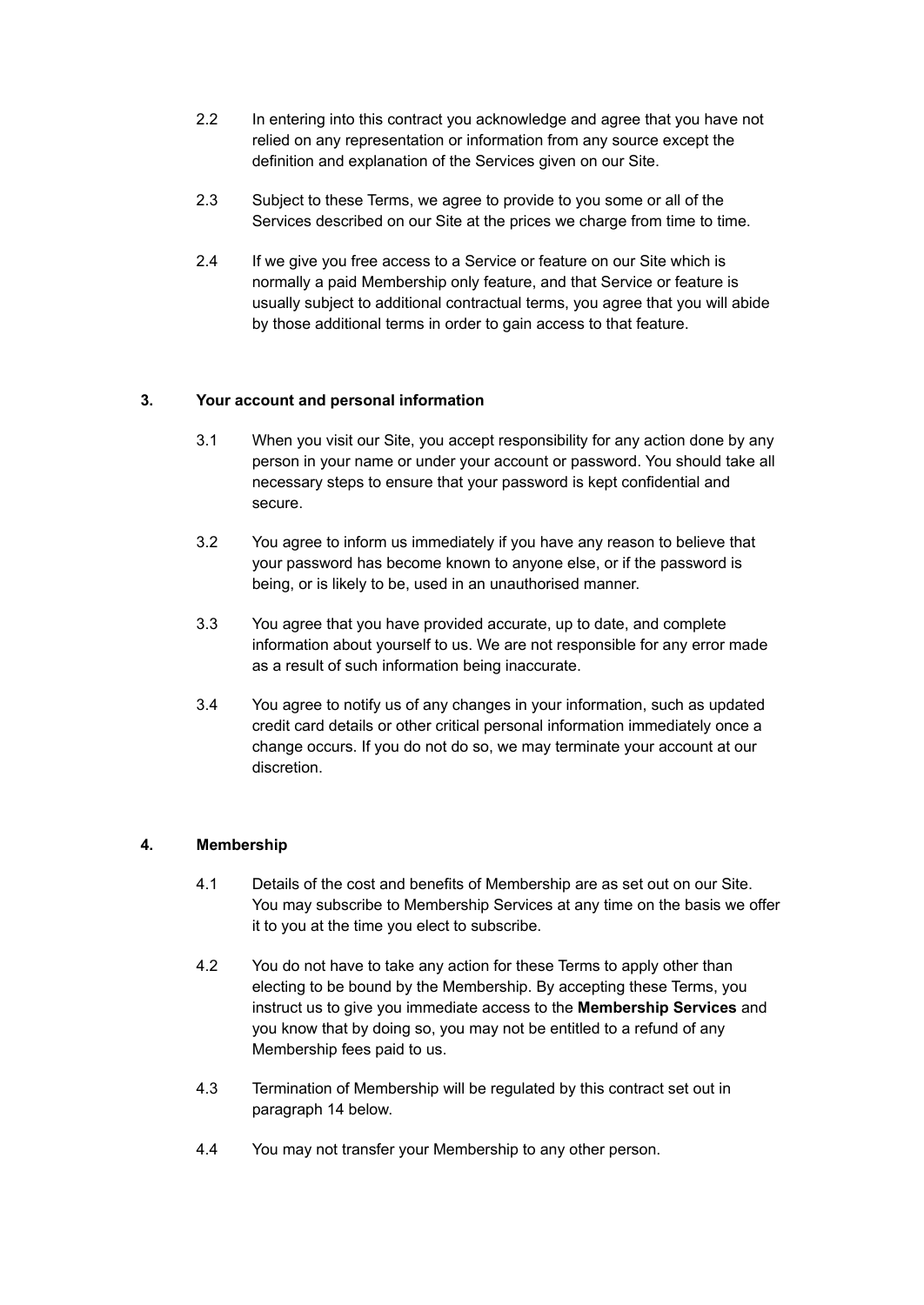4.5 We reserve the right to modify the Membership rules or system and to change the Terms of this contract at any time, without notice. If, after such modifications, you continue to use your Membership, we will deem this as your acceptance of the modified Terms.

### **5. Prices**

- 5.1 The price payable for the Membership is set out on our Site. We reserve the right to update that Membership price from time to time at our discretion.
- 5.2 The price charged for Membership will be in Australian Dollars, if you are located in another country, you may be charged international conversion rates and be subject to an exchange rate. You will be required to pay any additional fees in this regard.
- 5.3 Prices are inclusive of any goods and services tax or other sales tax (where it is applicable).
- 5.4 You will pay all sums due to us under these Terms and your Membership by the means specified without any set-off, deduction or counterclaim.

### **6. Renewal payments**

- 6.1 Your Membership and licence to use the Membership Services will renew automatically each month. At the monthly renewal we will automatically take payment from your credit card or other specified method of payment of the sum specified on our Site as the then monthly Membership fee.
- 6.2 Membership is ongoing until such time as you actively cancel your Membership in accordance with these Terms.
- 6.3 You can cancel your Membership at any time by emailing a cancellation notice to our nominated email address at the foot of these Terms or by managing your payment in our Site under the settings "Manage Payment".
- 6.4 Cancellation will take effect the following month after notice is received.
- 6.5 Other than the limitations set out above Membership is non-refundable and non-transferable.

# **7. Security of your credit card**

- 7.1 Please note that credit card payments are not processed on a page controlled by us.
- 7.2 Processing takes place on the third party payment processor connected to our Membership Site, and we are bound by their terms and conditions and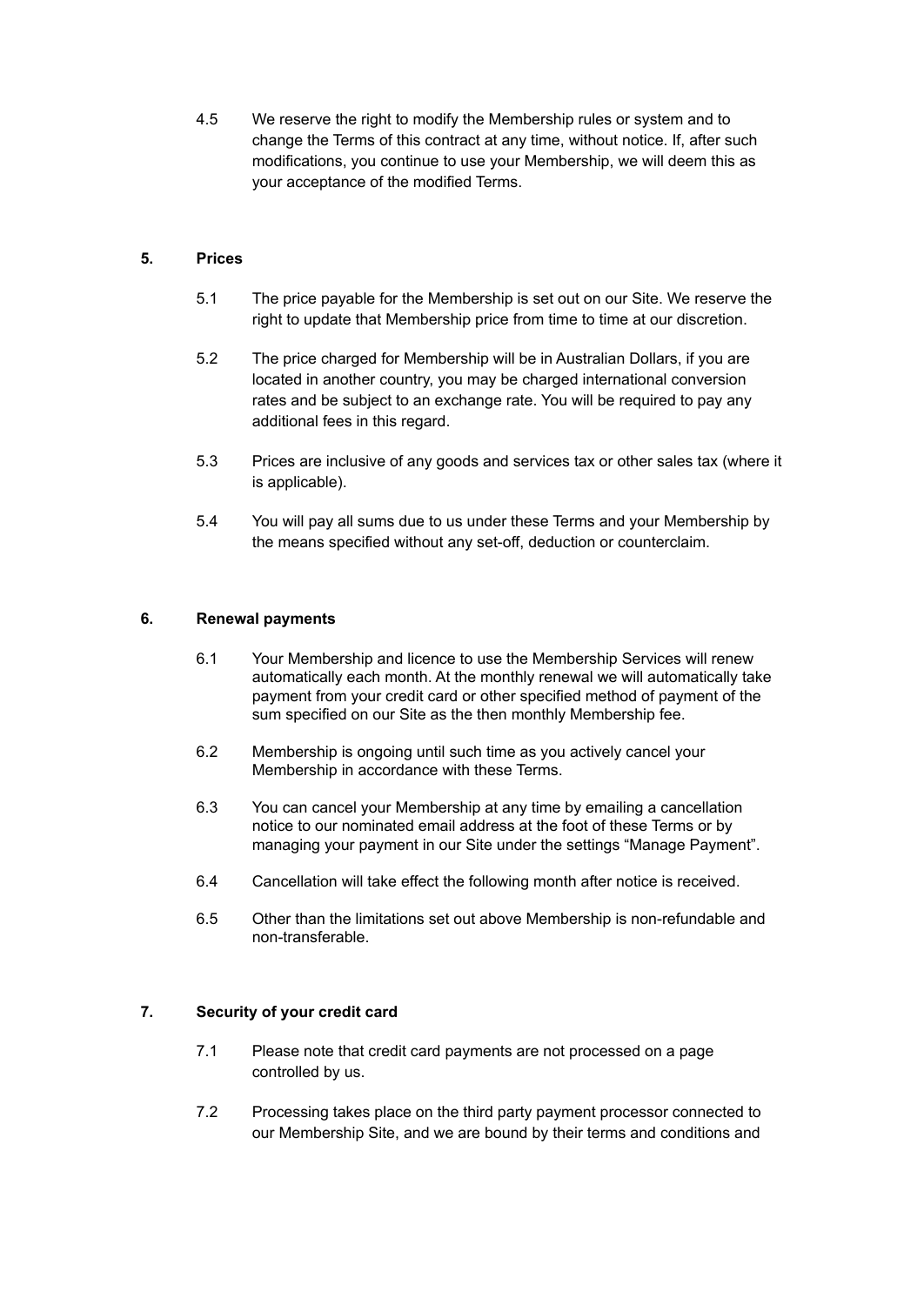any other relevant third payment processor that the Membership Site uses to take your payment.

7.3 If you have concerns about the safety or otherwise of your card, the Membership Site and other third payment processor terms should be read before you agree to the monthly membership direct debit from your card to ensure the details are being kept safely. While we will use our reasonable commercial endeavours to ensure the safety of any details we hold, we cannot directly control the details held by third party sites and will not be liable in this regard.

#### **8. Restrictions on what you may Post to Our Website**

- 8.1 We may, at our discretion, read, assess, review or moderate any Content Posted on our Site. If we do, we do not need to notify you or give you a reason.
- 8.2 You agree that you will not use or allow anyone else to use our Site to Post Content which is or may:
	- 8.2.1 be malicious or defamatory;
	- 8.2.2 consist in commercial audio, video or music files;
	- 8.2.3 be obscene, offensive, threatening or violent;
	- 8.2.4 be sexually explicit or pornographic;
	- 8.2.5 be likely to deceive any person or be used to impersonate any person, or to misrepresent your identity, age or affiliation with any person;
	- 8.2.6 give the impression that it emanates from us or that you are connected with us or that we have endorsed you or your business;
	- 8.2.7 solicit passwords or personal information from anyone;
	- 8.2.8 be used to sell any goods or services or for any other commercial use;
	- 8.2.9 include anything other than words (i.e. you will not include any symbols or photographs) except for a photograph of yourself in your profile in such place as we designate;
	- 8.2.10 link to any of the material specified above, in this paragraph.
	- 8.2.11 Post excessive or repeated off-topic messages to any forum or group;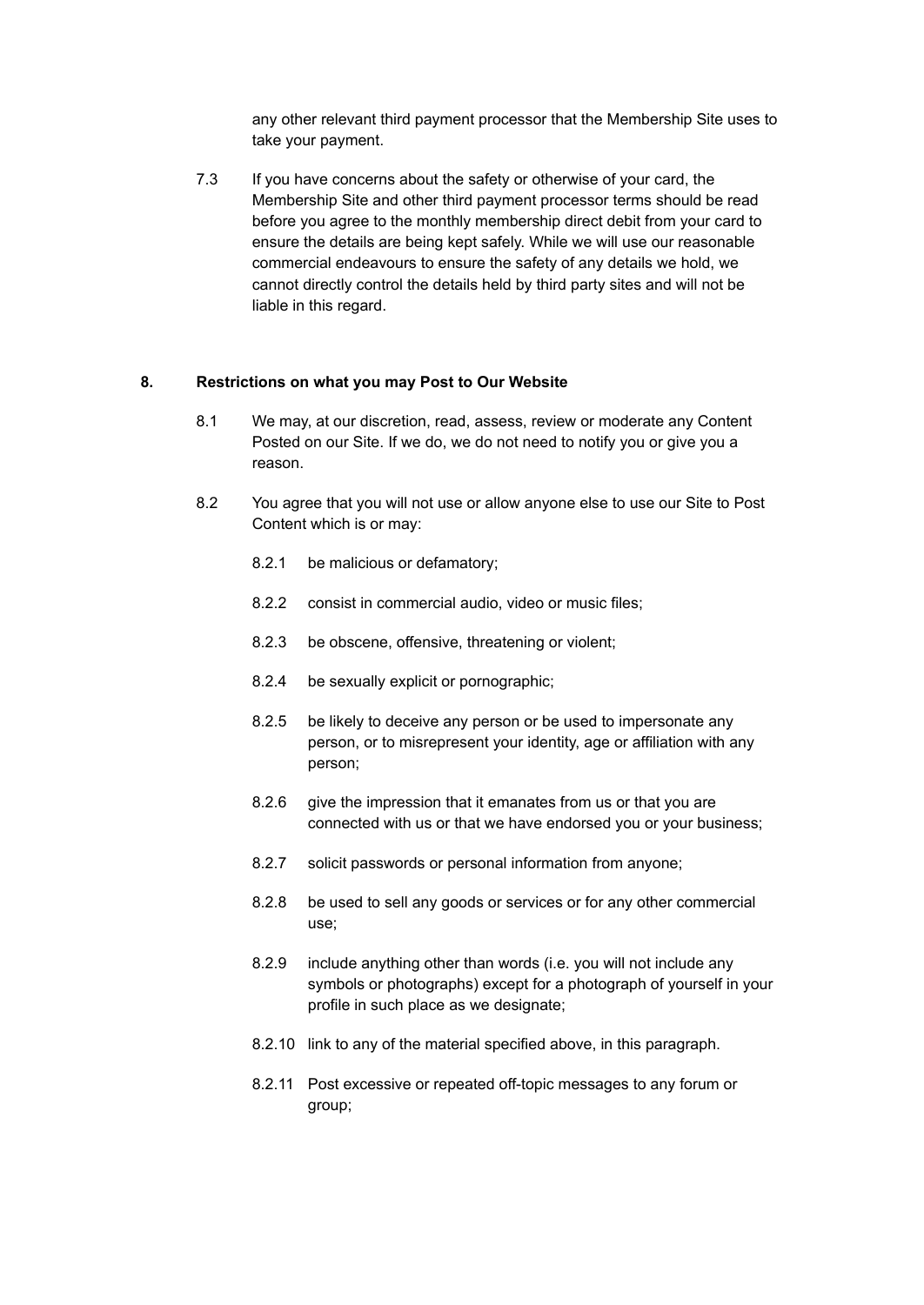8.2.12 sending age-inappropriate communications or Content to anyone under the age of 18.

## **9. Restricted Content**

In connection with the restrictions set out below, we may refuse or edit or remove a Post that does not comply with these terms.

In addition to the restrictions set out above, a Posting must not contain:

- 9.1 hyperlinks, other than those specifically authorised by us;
- 9.2 keywords or words repeated, which are irrelevant to the Content Posted.
- 9.3 the name, logo or trademark of any organisation other than that of you or your client.
- 9.4 inaccurate, false, or misleading information.

### **10. How we handle your Content**

- 10.1 Our privacy policy is at: https:/www./ausagritech.org/wp-content/uploads/2022/01/AusAgritech-Privac y-Policy.pdf.
- 10.2 If you Post Content to any public area of our Site it becomes available in the public domain. We have no control over who sees it or what anyone does with it.
- 10.3 Even if access to your text is behind a user registration it remains effectively in the public domain because someone has only to register and log in, to access it. You should therefore avoid Posting unnecessary confidential information.
- 10.4 We require the freedom to be able to publicise our Services and your use of them. Accordingly, you irrevocably grant us the right and licence to edit, copy, publish, distribute, translate and otherwise use any Content that you place on our Site, in public domains and in any medium. You represent and warrant that you are authorised to grant all such rights.
- 10.5 We will use that licence only for commercial purposes of the business of our Site and will stop using it after a commercially reasonable period of time.
- 10.6 You agree to any act or omission which may otherwise infringe your right to be identified as the author and your right to object to derogatory treatment of your work as provided in the *Copyright Act 1968*.
- 10.7 Posting content of any sort does not change your ownership of the copyright in it. We have no claim over it and we will not protect your rights for you.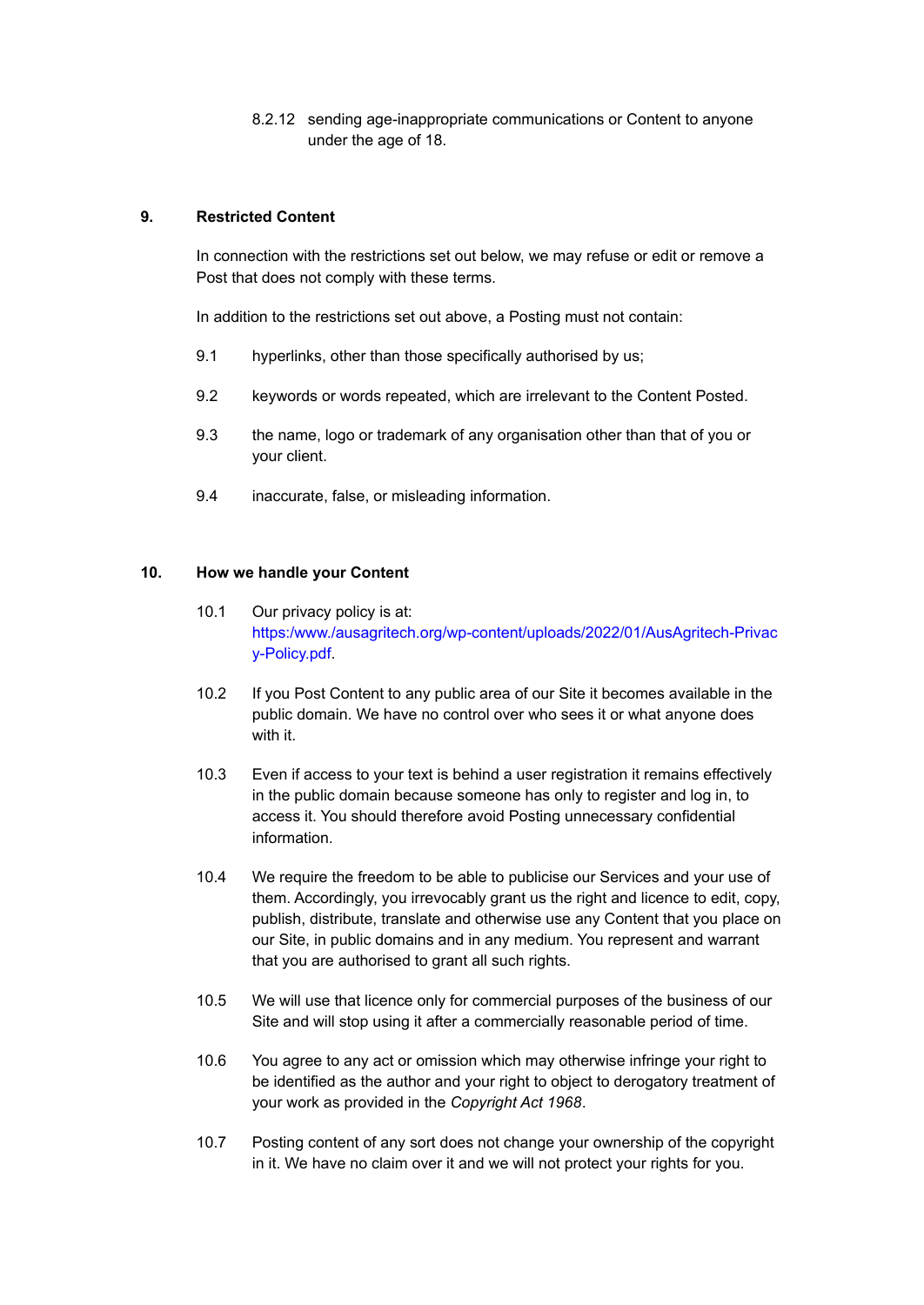- 10.8 You understand that you are personally responsible for your breach of someone else's intellectual property rights, defamation, or any law, which may occur as a result of any Content having been Posted by you.
- 10.9 You accept all risk and responsibility for determining whether any Content is in the public domain and not confidential.
- 10.10 Please notify us immediately of any security breach or unauthorised use of your account.
- 10.11 We do not solicit ideas or text for improvement of our Membership Service, but if you do send to us material of any sort, you are deemed to have granted to us a licence to use it in the terms set out at sub paragraph 10.4 above.

### **11. Removal of offensive Content**

- 11.1 For the avoidance of doubt, this paragraph is addressed to any person who comes on our Site for any purpose.
- 11.2 We are under no obligation to monitor or record the activity of any customer for any purpose, nor do we assume any responsibility to monitor or police Internet-related activities. However, we may do so without notice to you and without giving you a reason.
- 11.3 If you are offended by any Content, the following procedure applies:
	- 11.3.1 your claim or complaint must be submitted to us in the form available on our Site, or contain the same information as that requested in our form. It must be sent to us by post or email;
	- 11.3.2 we shall remove the offending Content as soon as we are reasonably able;
	- 11.3.3 after we receive notice of a claim or complaint, we shall investigate so far as we alone decide;
	- 11.3.4 we may reinstate the Content about which you have complained or not.
- 11.4 In respect of any complaint made by you or any person on your behalf, whether using our form of complaint or not, you now irrevocably grant to us a licence to publish the complaint and all ensuing correspondence and communication, without limit.
- 11.5 If any complaint made by you is either frivolous or vexatious, you agree that you will repay us the cost of our investigation including legal fees, if any.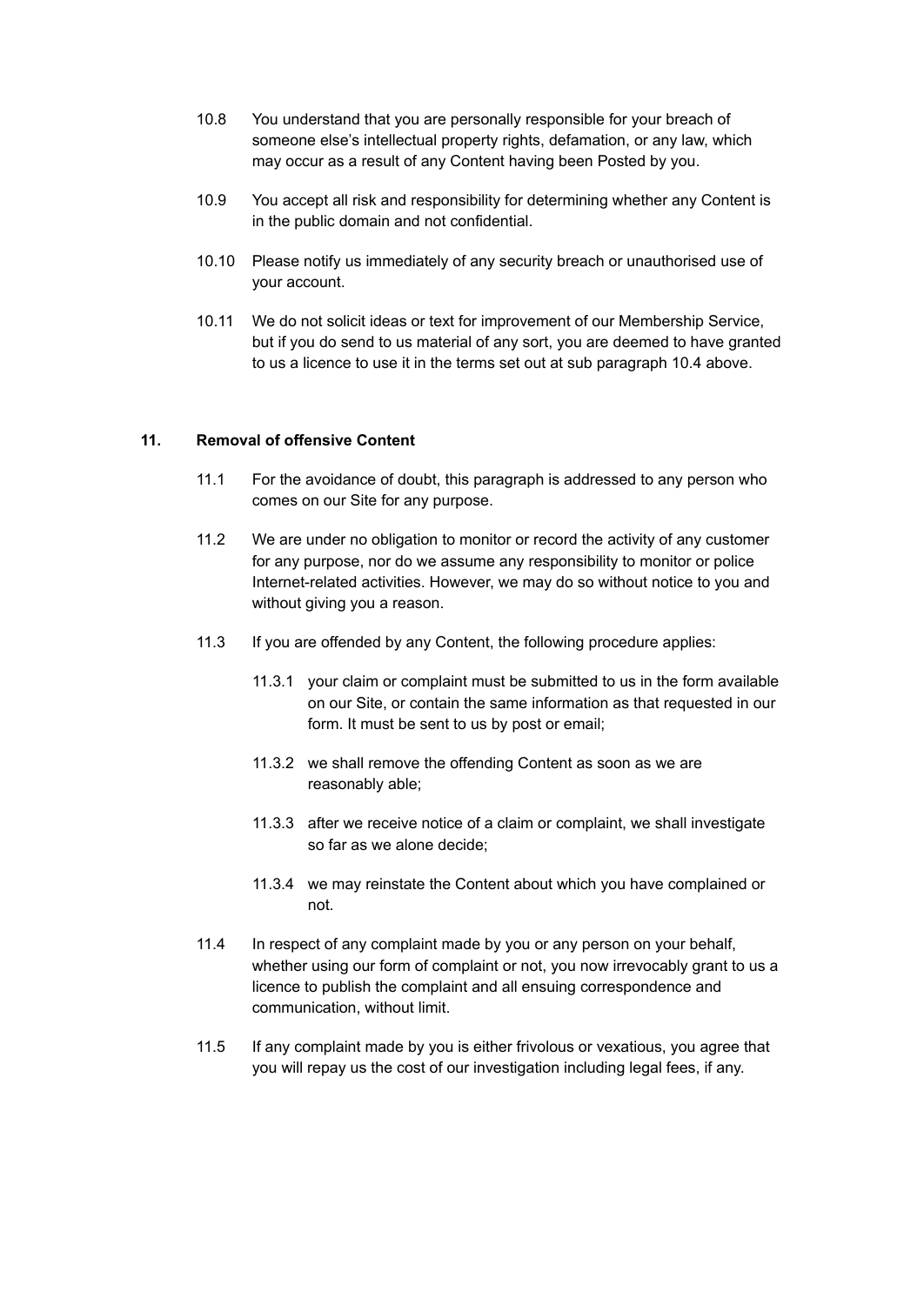## **12. Security of Our Website**

You agree that you will not, and will not allow any other person to:

- 12.1 modify, copy, or cause damage or unintended effect to any portion of our Site, or any software used within it.
- 12.2 link to our Site in any way that would cause the appearance or presentation of our Site to be different from what would be seen by a user who accessed our Site by typing the URL into a standard browser;
- 12.3 download any part of our Site, without our express written consent;
- 12.4 collect or use any product listings, descriptions, or prices;
- 12.5 collect or use any information obtained from or about our Site or the Content except as intended by this agreement;
- 12.6 aggregate, copy or duplicate in any manner any of the Content or information available from our Site, other than as permitted by this agreement or as is reasonably necessary for your use of the Services;
- 12.7 share with a third party any login credentials to our Site.
- 12.8 Notwithstanding the preceding clauses, we grant a licence to you to:
	- 12.8.1 create a hyperlink to our Site for the purpose of promoting an interest common to both of us. You can do this without specific permission. This licence is conditional upon your not portraying us or any product or service in a false, misleading, derogatory, or otherwise offensive manner. You may not use any logo or other proprietary graphic or trademark of ours as part of the link without our express written consent.
	- 12.8.2 you may copy the text of any page for your personal use in connection with the purpose of our Site a Service we provide.

## **13. Disclaimers**

- 13.1 The law differs from one country to another. This paragraph applies so far as the applicable law allows.
- 13.2 All implied conditions, warranties and terms are excluded from this agreement. If in any jurisdiction an implied condition, warrant or term cannot be excluded, then this sub paragraph shall be deemed to be reduced in effect, only to the extent necessary to release that specific condition, warranty or term.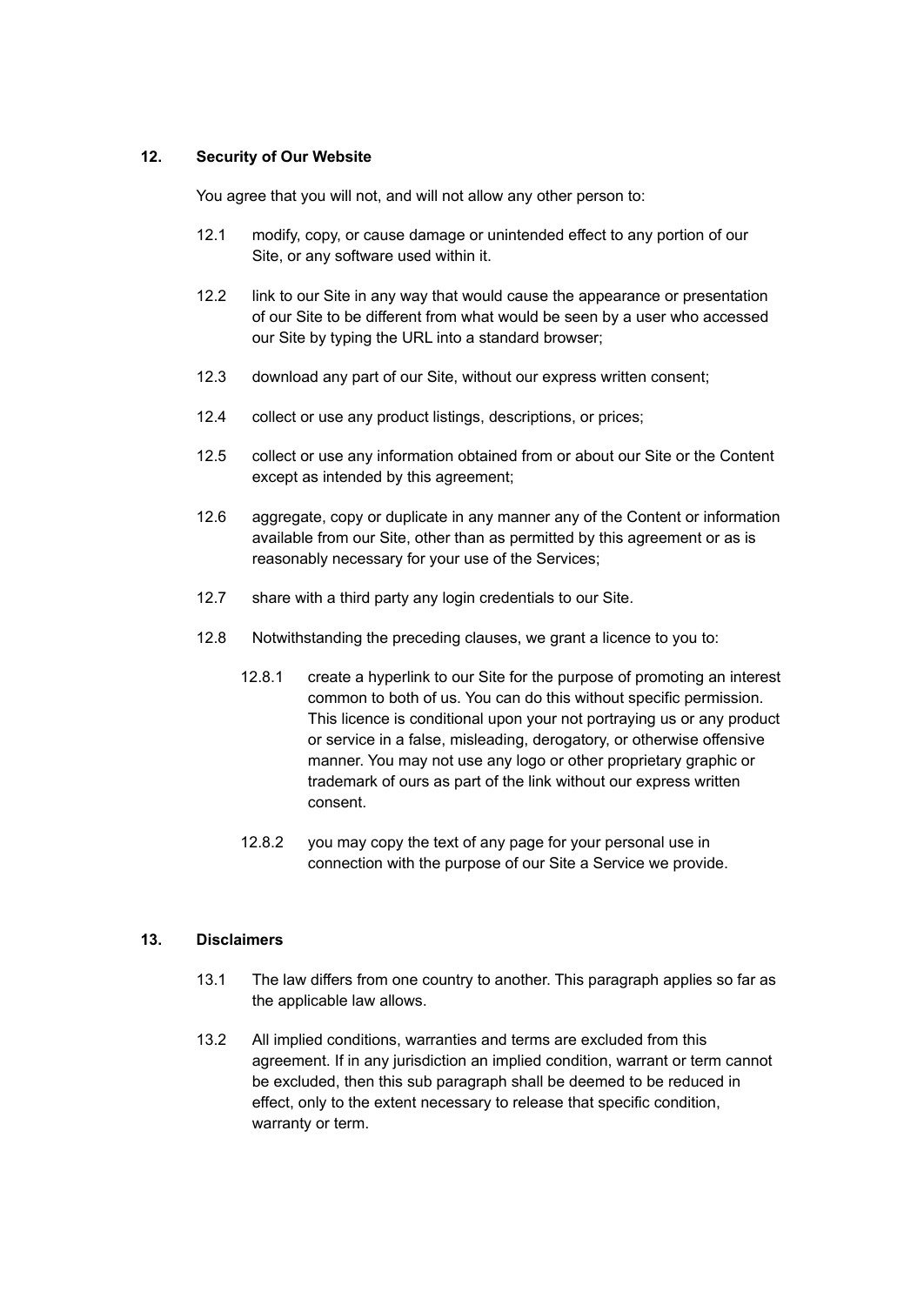- 13.3 The Site and our Membership and Services are provided "as is". We make no representation or warranty that the Site, Membership or Services will be:
	- 13.3.1 useful to you;
	- 13.3.2 of satisfactory quality;
	- 13.3.3 fit for a particular purpose;
	- 13.3.4 available or accessible, without interruption, or without error;
- 13.4 Your use of the Membership Services or the Site, or the exercise of any right granted under this agreement will infringe any other intellectual property or other rights of any other person.
- 13.5 Our Site may contain links to other third party Internet websites (**Third Party Sites**). We do not have power or control over any Third Party Sites and you acknowledge and agree that we shall not be liable in any way for the Content of any such linked website, nor for any loss or damage arising from your use of any such website.
- 13.6 We are not liable in any circumstances for special, indirect or consequential damages or any damages whatsoever resulting from loss of use, loss of data or loss of revenues or profits, whether in an action of contract, negligence or otherwise, arising out of or in connection with your use of our Site.
- 13.7 We claim no expert knowledge in any subject. We disclaim any obligation or liability to you arising directly or indirectly from information you take from our Site or receive directly from a third party as a result of an introduction via our Site. You must make your own enquiries regarding your individual circumstances before applying any information or otherwise obtained from our Site and we disclaim all responsibility in this regard.
- 13.8 From time to time we may arrange Membership events on third party platforms like Facebook, Zoom or other platforms. In attending these events you will be responsible for your internet security and passwords and we shall not be liable for any loss or damage arising from use of such platforms to attend Membership Events.

### **14. Duration and termination**

- 14.1 This agreement shall operate for the period for which you have subscribed to Membership Service and will be on-going until such time as you terminate your Membership.
- 14.2 You may terminate this agreement at any time, for any reason, with immediate effect by emailing a cancellation notice to our nominated email address at the foot of these Terms or by managing your payment in our Site under the settings "Manage Payment". Upon such cancellation, the Membership will terminate from the next monthly membership payment due.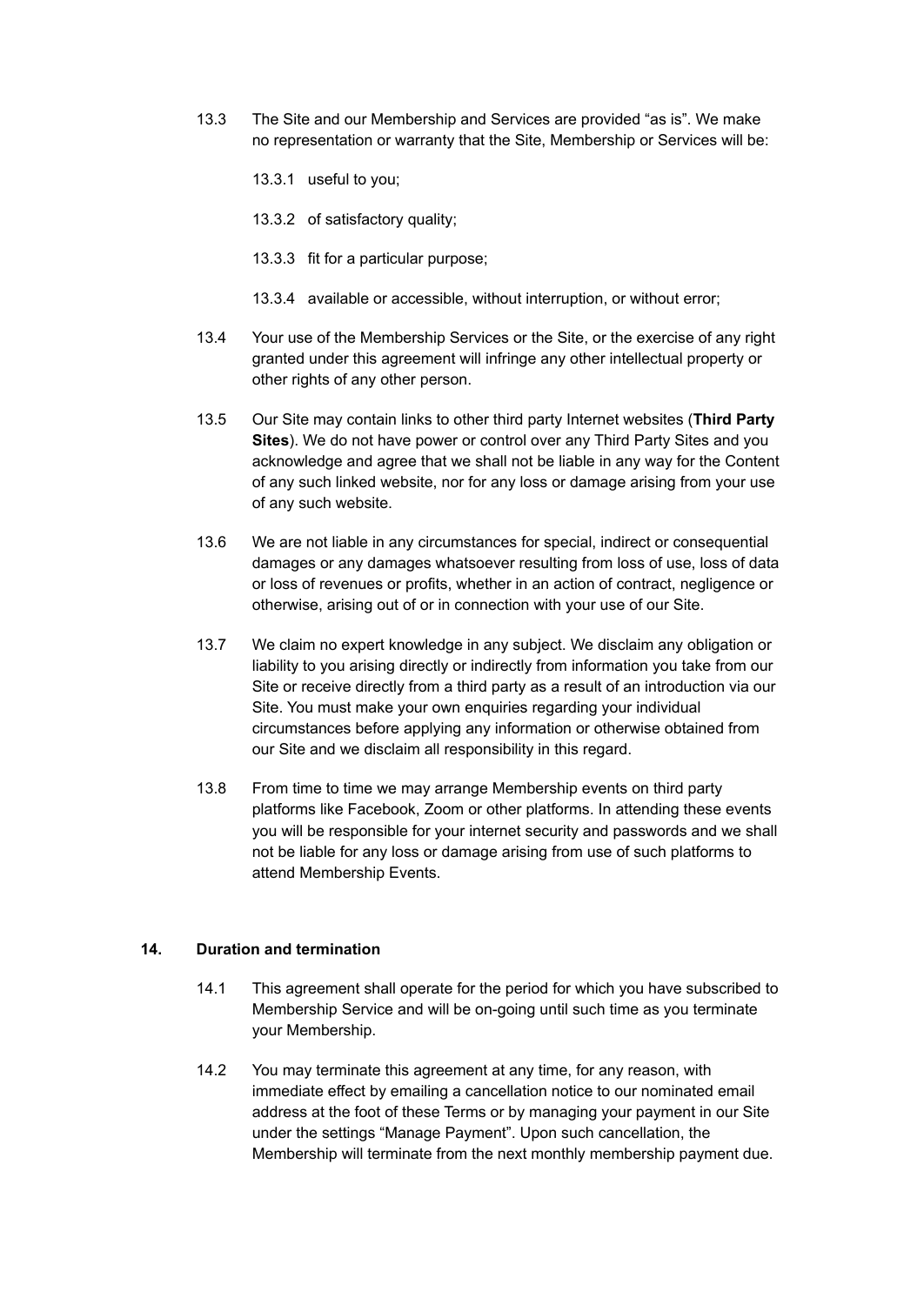We reserve the right to check the validity of any request to terminate membership before acting on it.

- 14.3 We may terminate this agreement at any time, for any reason, with immediate effect by sending you notice to that effect by email, noting that the membership will terminate immediately and the next monthly membership payment will be cancelled by us.
- 14.4 Termination by either party shall have the following effects:
	- 14.4.1 your right to use the Services immediately ceases;
	- 14.4.2 we are under no obligation to forward any unread or unsent messages to you or any third party.
- 14.5 There shall be no re-imbursement or credit if the Service is terminated due to your breach of the terms of this agreement.
- 14.6 We retain the right, at our sole discretion, to terminate any and all parts of the Services provided to you, without refunding to you any fees paid if we decide in our absolute discretion that you have failed to comply with any of the terms of this agreement.

## **15. Storage of data**

- 15.1 We assume no responsibility for the deletion or failure to store or deliver email or other messages.
- 15.2 We may, from time to time, set a limit on the number of messages you may send, store, or receive through the Service. We may delete messages in excess of that limit. We shall give you notice of any change to your limit, except in an emergency.
- 15.3 You accept that we cannot be liable to you for any such deletion or failure to deliver to you.

#### **16. Intellectual property rights**

- 16.1 Unless otherwise indicated, we own or licence all rights, title and interest (including intellectual property) in the Content on the Site and delivered via our Services. Your use of the Site and our Services to participate in the Membership we offer and your use of or access to any Content does not grant or transfer to you any rights, title or interest in relation to our Site or the Content.
- 16.2 You must not, without our prior written consent or the consent of the owner of the Content (where we do not own the Content) as applicable:
	- 16.2.1 copy or use, in whole or in part, any Content;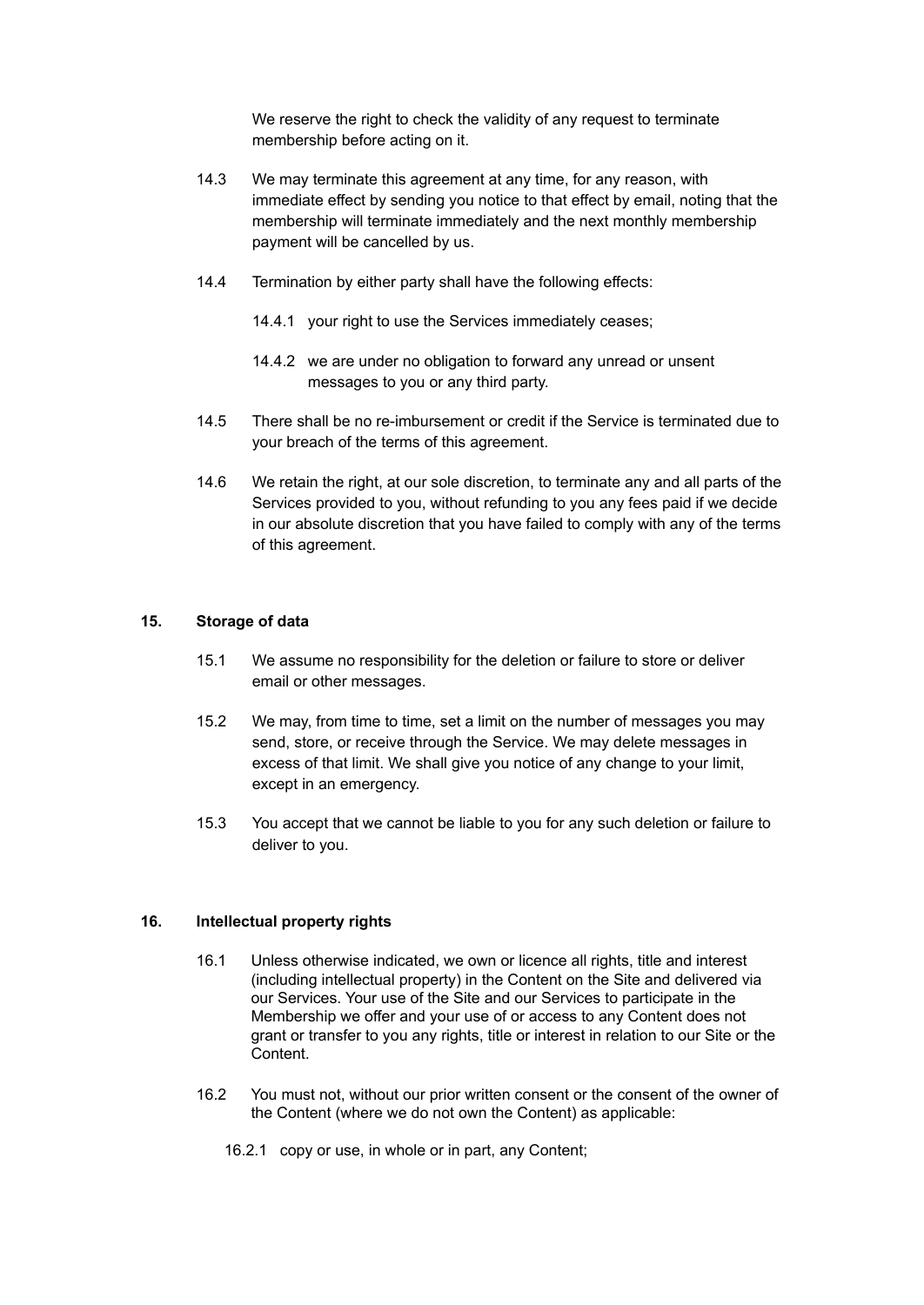- 16.2.2 reproduce, retransmit, distribute, disseminate, sell, publish, broadcast or circulate any Content to any third party; or
- 16.2.3 breach any intellectual property rights connected with our Site, including (without limitation) by:
	- (a) altering or modifying any of the Content;
	- (b) causing any of the Content to be framed or embedded in another website or platform; or
	- (c) creating derivative works from the Content.

### **17. Interruption to Services**

- 17.1 If it is necessary for us to interrupt the Services, we will give you reasonable notice where this is possible and when we think the down time is such as to justify telling you.
- 17.2 You acknowledge that the Services may also be interrupted for many reasons beyond our control.
- 17.3 You agree that we are not liable to you for any loss, foreseeable or not, arising from any interruption to the Services.

## **18. Limitation of liability**

- 18.1 Our total liability to you, for any one event or series of related events, and whether in contract, tort, negligence, breach of statutory duty or otherwise, shall be limited to the amount of your monthly Membership fee.
- 18.2 Neither party shall be liable to the other in any possible way, for any loss or expense which is:
	- 18.2.1 indirect or consequential loss; or
	- 18.2.2 economic loss or other loss of turnover, profits, business or goodwill.
- 18.3 This paragraph (and any other paragraph which excludes or restricts our liability) applies to our directors, officers, employees, subcontractors, agents and affiliated companies as well as to us.

### **19. Indemnity**

You agree to indemnify us against any loss, damage or liability, suffered by us at any time and arising out of:

- 19.1 any act, neglect or default of yours in connection with this agreement or your use of the Services;
- 19.2 your breach of this agreement;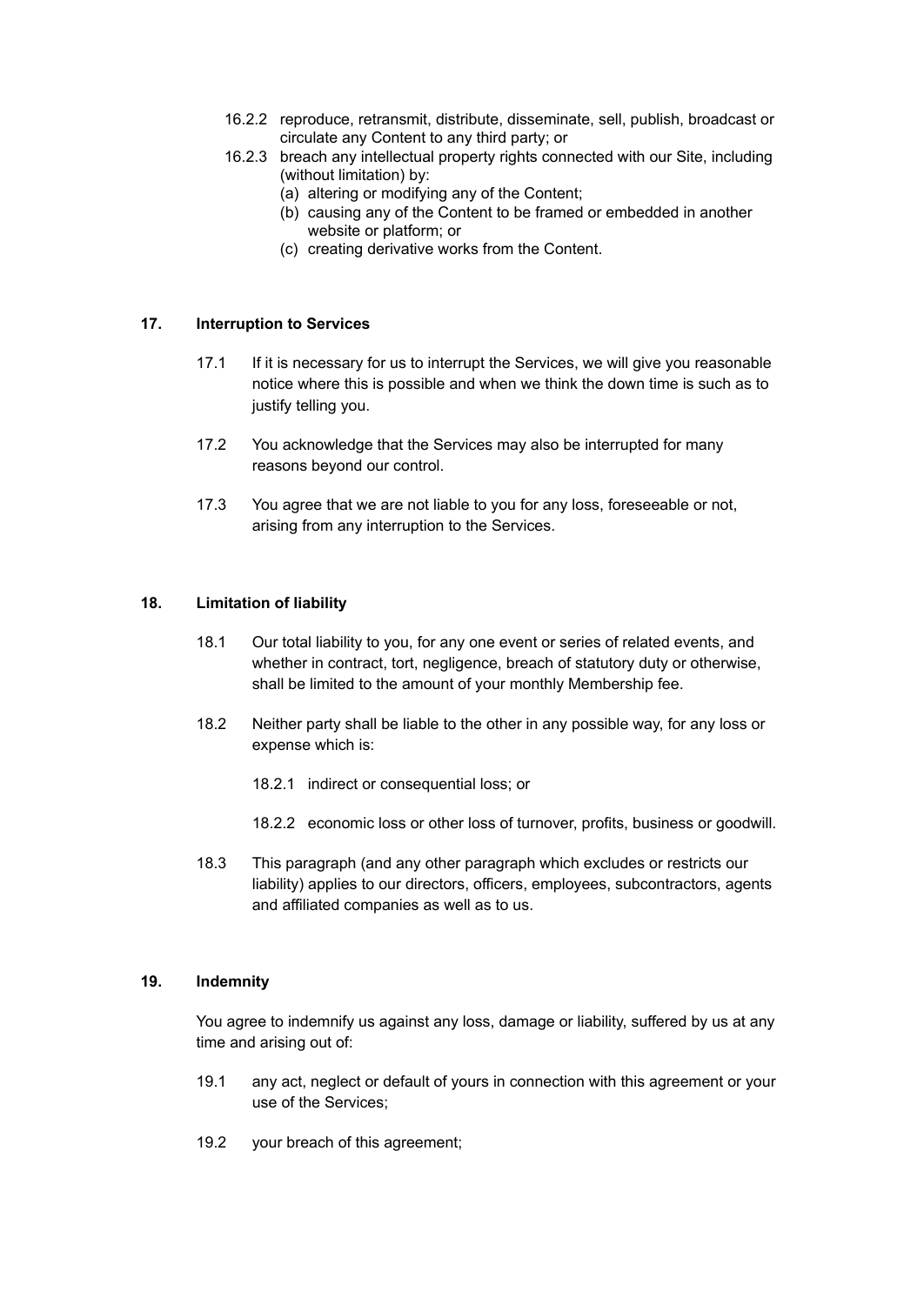- 19.3 your failure to comply with any law;
- 19.4 a contractual claim arising from your use of the Services.

#### **20. Miscellaneous matters**

- 20.1 If any term or provision of this agreement is at any time held by any jurisdiction to be void, invalid or unenforceable, then it shall be treated as changed or reduced, only to the extent minimally necessary to bring it within the laws of that jurisdiction and to prevent it from being void and it shall be binding in that changed or reduced form. Subject to that, each provision shall be interpreted as severable and shall not in any way affect any other of these terms.
- 20.2 The rights and obligations of the parties set out in this agreement shall pass to any permitted successor in title.
- 20.3 If you are in breach of any term of this agreement, we may:
	- 20.3.1 publish all text and Content relating to the claimed breach, including your name and email address and all correspondence between us and our respective advisers; and you now irrevocably give your consent to such publication;
	- 20.3.2 terminate your account and refuse access to our Site;
	- 20.3.3 remove or edit Content, or cancel any order at our discretion;
	- 20.3.4 issue a claim in any court.
- 20.4 Any obligation in this agreement intended to continue to have effect after termination or completion shall so continue.
- 20.5 No failure or delay by any party to exercise any right, power or remedy will operate as a waiver of it nor indicate any intention to reduce that or any other right in the future.
- 20.6 Any communication to be served on either of the parties by the other shall be delivered by hand or sent by express post or recorded delivery or by e-mail.

It shall be deemed to have been delivered:

if delivered by hand: on the day of delivery;

if sent by post to the correct address: within 72 hours of posting;

If sent by e-mail to the address from which the receiving party has last sent e-mail: within 24 hours if the sender has received no notice of non-receipt.